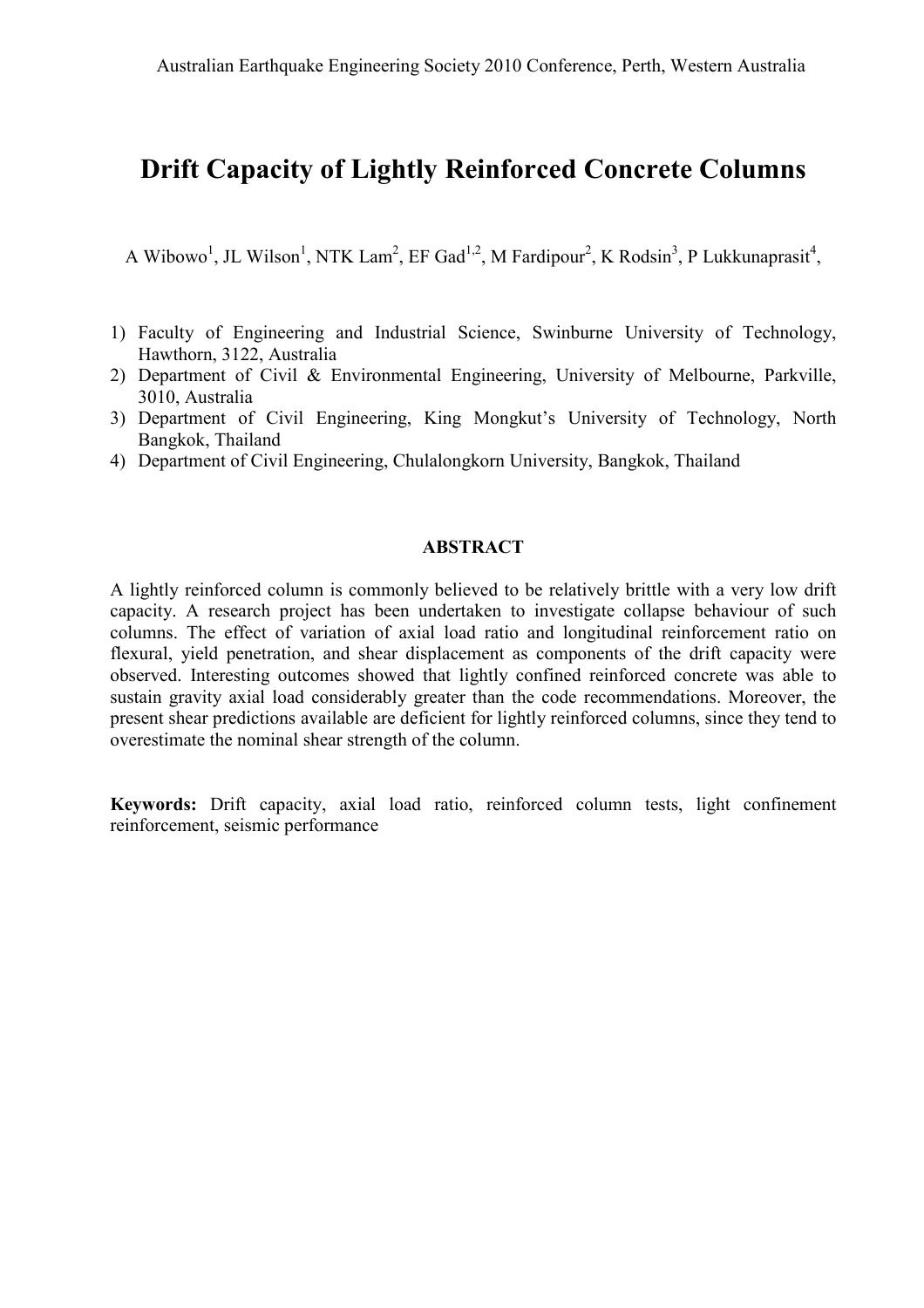# 1 INTRODUCTION

## 1.1 *Background*

Lightly reinforced concrete columns are prevalent in many old buildings and common in current detailing practice in the regions of lower seismicity. This type of structure is believed to have a very low lateral load and drift capacity from a conventional design perspective. However, many post earthquake investigations (Otani,1997, Wibowo et.al 2008) show that the primary cause of reinforced concrete building collapse during earthquakes is the loss of vertical-load-carrying capacity in critical building components leading to cascading vertical collapse, rather than loss of lateral-load capacity (Ghannoum et.al, 2008).

For example, an existing building may contain an overall weak lateral-force resisting system that is susceptible to shear (point a) and a column that is susceptible to axial failure (point b), as can be seen in Figure 1 (Moehle, 2008). But even though the structure is upgraded by adding new shear walls and hence stiffened and strengthened by the new wall, the building remains vulnerable to loss of vertical-load-carrying capacity if drifts are not controlled to be less than the drift at axial load failure (point b). Therefore, an investigation and laboratory study of non ductile columns has been undertaken to examine the drift capacity and the primary parameters that contribute to the loss of column axial-load capacity.

# 1.2 *Outline of the paper*

This paper describes the seismic performance assessment of non-ductile columns based on results from laboratory testing. The experimental testing of four column specimens has been undertaken by Swinburne University of Technology in collaboration with The University of Melbourne and Chulalongkorn University. All four columns were subjected to quasi-static cyclic lateral load. The specimens represent some of the most commonly found detailing buildings in developing countries and/or in low-to-moderate seismic regions. These columns are characterized by: moderate aspect ratio, lightly reinforced, limited lateral confinement and moderate axial load ratio.

## 2 SPECIMEN DESIGN

Four column specimens were designed to represent a prototype of the non-ductile reinforced concrete columns of old buildings in low-to-moderate seismic regions. The two parameters varied were the axial load and longitudinal steel reinforcement ratio. The specimens were 270×300mm cantilever columns with a height (to the application of lateral load) of 1200 mm. All specimens had Grade 500 reinforcing bars with two specimens reinforced with four N12, and the other two specimens reinforced with four N16 (longitudinal reinforcing ratio of 0.56% and 1% respectively). In all cases, R6 stirrups were used at 300mm spacing corresponding to a transverse reinforcement ratio of 0.0007 which is less than minimum lateral reinforcement required by AS3600. All perimeter ties had 135° hooks with just half of the required length of current design codes. The concrete cover was 20mm, whilst the specified concrete compressive strength and steel yield stress were 20 MPa, 536 MPa for main bars and 362 MPa for stirrups, respectively (details are presented in Table 1 and Figure 2).

# 3 TEST SETUP

The drift capacity of concrete columns is made up of flexural, yield penetration, and shear components which were measured using LVDTs and strain gauges. The axial displacement was also measured to detect loss of axial-load capacity. Displacements were measured using eighteen linear variable displacement transducers (LVDT), as shown in Figure 3a. The arrangement of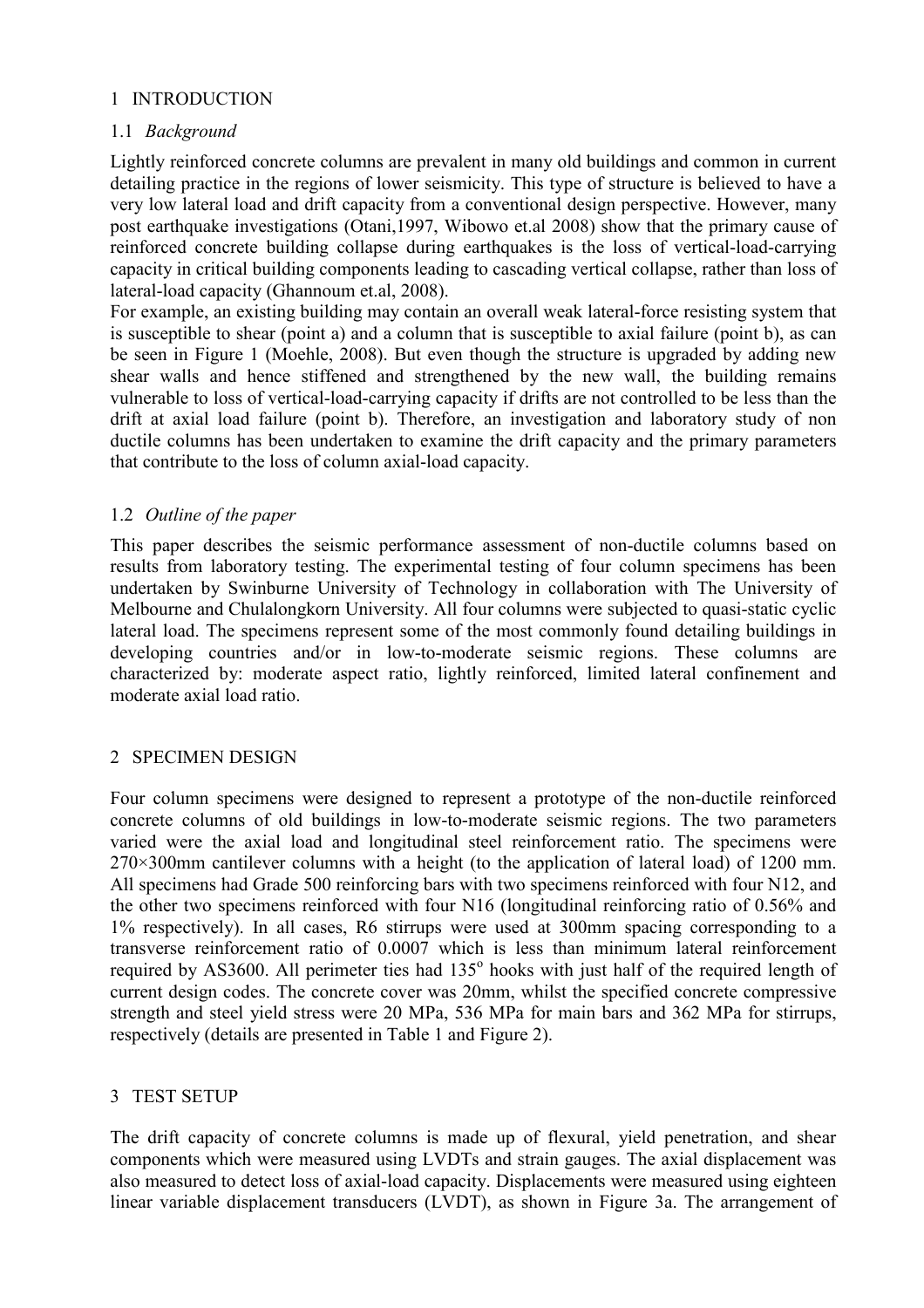LVDT was used in order to measure axial displacement (no. 18), total lateral displacement (no. 1-5), flexural displacement (no. 6-11) and shear deformation (no. 12-17), whilst sixteen strain gauges were installed on the reinforcement to measure the longitudinal and transverse strains (Figures 3b). Three strain gauge locations were used; one level for checking yield penetration length; the second level at the footing-column surface for measuring maximum strain needed for yield penetration; and the third level was at the middle of predicted plastic hinge length.

The axial load was applied and maintained using a hydraulic jack, whilst the lateral load was applied using an actuator with 100 ton loading capacity (Figure 4). The displacement controlled loading sequence consisted of drift-controlled mode at drift increments of 0.25% until reaching 2% drift, and then followed by drift increment of 0.5%. Two cycles of loading were used in each drift ratio to ensure that the hysteretic behaviour could be maintained. Discrete load stages were defined where lateral loading was held constant whilst LVDT and strain gauge measurements were taken, crack patterns recorded, and visual inspections made. The test ended when the column lost the capacity to resist axial load rather than when peak lateral loading capacity of specimen was reduced by 20%.





Figure 1. Ilustration of strength and deformation demands for existing buildings (Moehle, 2008)

Figure 2 Geometry and reinforcement details of column specimens



Figure 3 Instrumentation

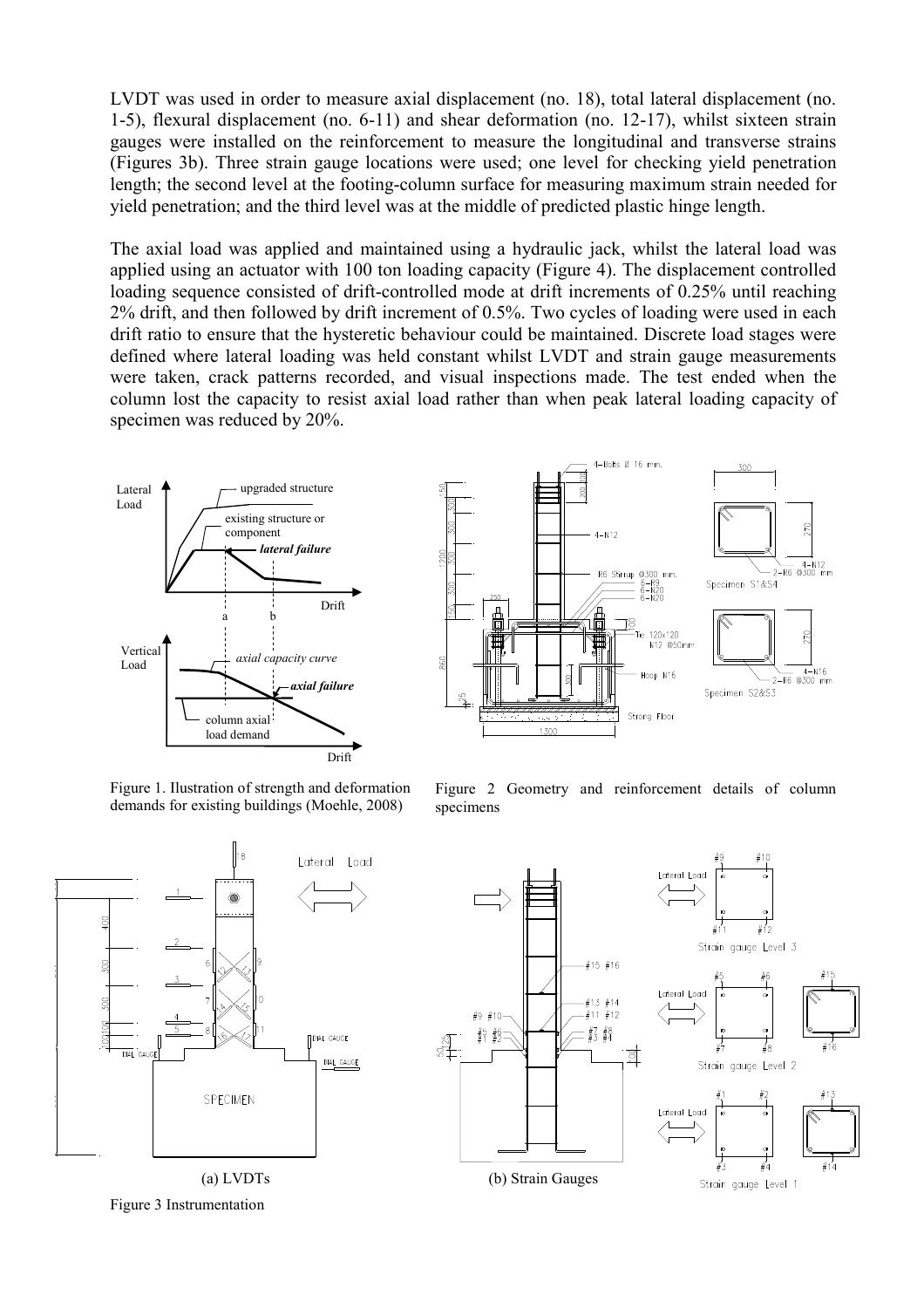Table 1 Basic Property of Column Specimens

| Spec.          | Dimension<br>(mm)        | a<br>mm) | AR             | $\rho_V$ | Main<br>Rebar | $\rho_{\rm H}$ | Ties<br>(Q <sub>m</sub> m) | n   | $f_{\rm c}$<br>(MPa) | Hook<br>type  |
|----------------|--------------------------|----------|----------------|----------|---------------|----------------|----------------------------|-----|----------------------|---------------|
| S1             | 270×300×1200             | 1200     | $\overline{4}$ | $0.56\%$ | 4N12          | $0.07\%$       | R6@300                     | 0.2 | 20.3                 | $135^{\circ}$ |
| S <sub>2</sub> | $270\times300\times1200$ | 1200     | $\overline{4}$ | $1.0\%$  | 4N16          | $0.07\%$       | R6@300                     | 0.2 | 21.0                 | $135^\circ$   |
| S <sub>3</sub> | $270\times300\times1200$ | 1200     | $\overline{4}$ | $1.0\%$  | 4N16          | $0.07\%$       | R6@300                     | 0.4 | 18.4                 | $135^\circ$   |
| S <sub>4</sub> | $270\times300\times1200$ | 1200     | 4              | $0.56\%$ | 4N12          | $0.07\%$       | R6@300                     | 0.4 | 24.2                 | $135^\circ$   |

*Notation : a* is shear span which is a clear-height of a column in this case, *AR* is the shear span-to-depth ratio defined as shear span divided by the depth, *n* is the axial load ratio (ratio of the axial load to axial load-carrying capacity or  $A_c f_c'$ ).  $\rho_H$  is the longitudinal reinforcement ratio.  $\rho_V$  is the lateral reinforcement  $(A_{sh}/bs)$ .  $A_{sh}$  = total area of transverse reinforcement;  $s =$  tie spacing; and  $b =$  column section width.



Figure 4 Setup of Loading Test

# 4 EXPERIMENTAL RESULTS

Specimen S1 with 0.56% rebar ratio and 20% axial load ratio was able to sustain a maximum drift of 5% before gravity load collapse with classical plastic hinge formation at the base of the column and a rigid body rocking mechanism as shown in Figure 5(a). Such desirable behaviour is associated with yield penetration at the base allowing the joint to open and close rather than cracking and spalling of the concrete above the base.

In contrast, specimens S2 and S3 with almost twice the longitudinal reinforcement tolerated lower maximum drifts of 2.5% and 1.5% for axial load ratio of 20% and 40%, respectively. While the analytical formulae predicted flexural failure, the large tie spacing (300 mm) in these specimens lead to buckling of longitudinal bars (φ16 mm) and an abrupt transfer of axial load from the steel bars to the concrete. This triggered shear failure due to the deterioration of concrete strength during the cyclic loading as can be seen in Figure 5(b) and 5(c). Meanwhile specimens S4 and S3, both with an axial load ratio of 40% responded in a similar fashion with a maximum drift ratio of 1.5%, despite the different rebar ratio.

A detailed description of the hysteretic behaviour of all specimens is provided in Wibowo, et.al (2010), whilst an analysis of the components contributing to the drift capacity is presented in the next section.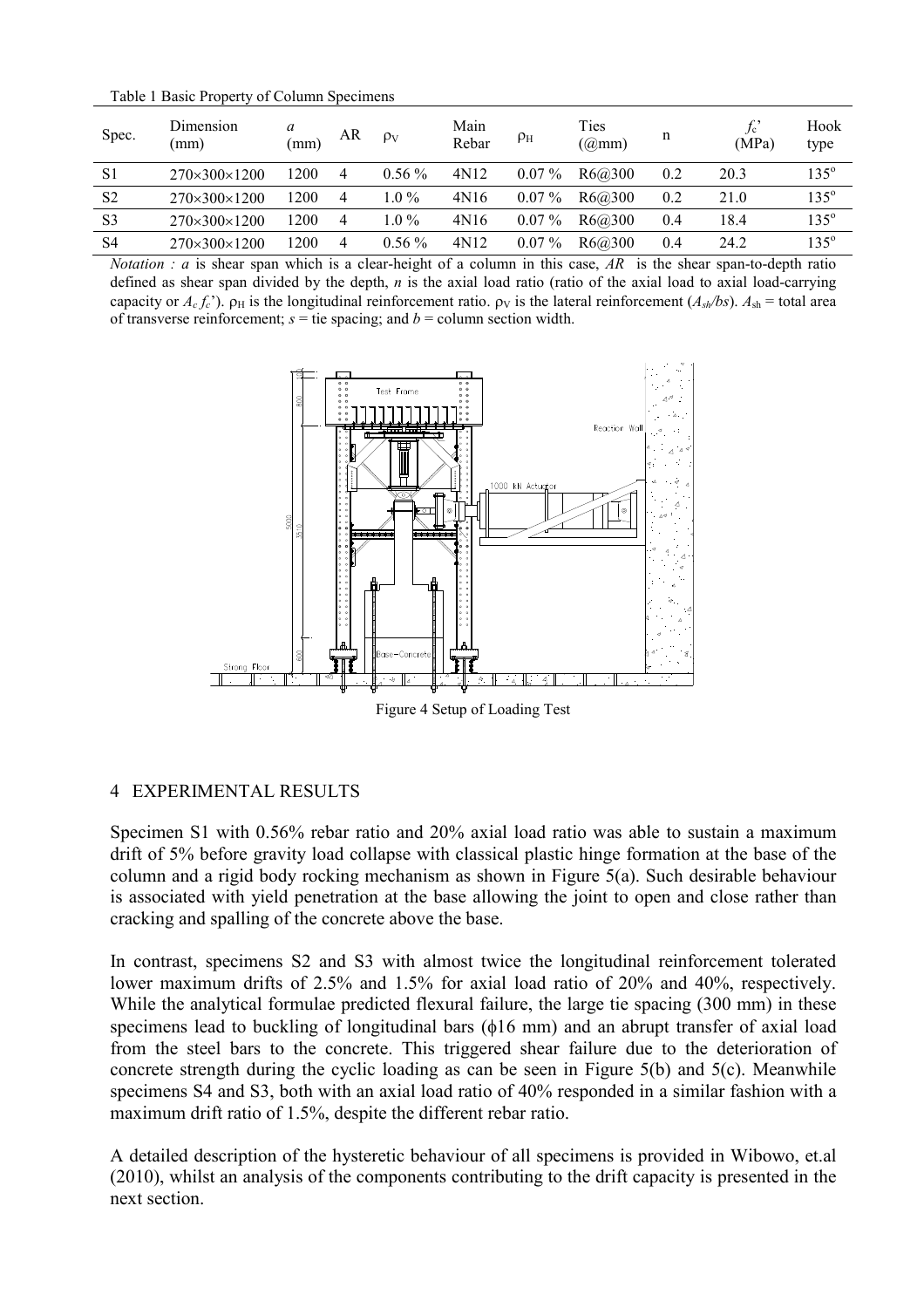

| Table 2 Main Parameters resulted from the test |       |      |                |      |  |  |  |  |  |
|------------------------------------------------|-------|------|----------------|------|--|--|--|--|--|
|                                                | S1    | S2   | S <sub>3</sub> | S4   |  |  |  |  |  |
| Maximum Lateral Load (kN)                      | 59.7  | 75 1 | 82.5           | 63.7 |  |  |  |  |  |
| Drift at maximum load $(\% )$                  | 1 7 1 | 1.73 | 1.12           | 1.01 |  |  |  |  |  |
| Lateral load at 80% of peak load (kN)          | 47.7  | 60.1 | 66.0           | 52   |  |  |  |  |  |
| Drift at 80% of peak load $(\% )$              | 3.3   | 2.1  | 1.4            | 1.5  |  |  |  |  |  |
| Axial failure lateral load (kN)                | 16.1  | 28.3 | 50.1           | 52   |  |  |  |  |  |
| Axial failure $drift(\%)$                      | 5.01  | 2.5  | 1.5            | 1.5  |  |  |  |  |  |
| Drift ductility                                | 6.68  | 333  |                |      |  |  |  |  |  |

#### 5 DRIFT COMPONENTS

This section provides drift capacity component measurements based on experimental results. The lateral column displacement can be determined as the sum of the flexural, shear, and yield penetration components. The flexural displacement consists of elastic and plastic components. And the measurement obtained for flexural, shear and yield penetration components can be seen in Figure 6.

## 5.1 *Flexural Behaviour*

The vertical LVDT (no. 6-11) were used to measure flexural displacement (refer Section 3), where the average curvature of the segment can be estimated via:

$$
\varphi = \frac{\beta}{L_V} = \frac{\delta_{f2} - \delta_{f1}}{L_H} \cdot \frac{1}{L_V} \tag{1}
$$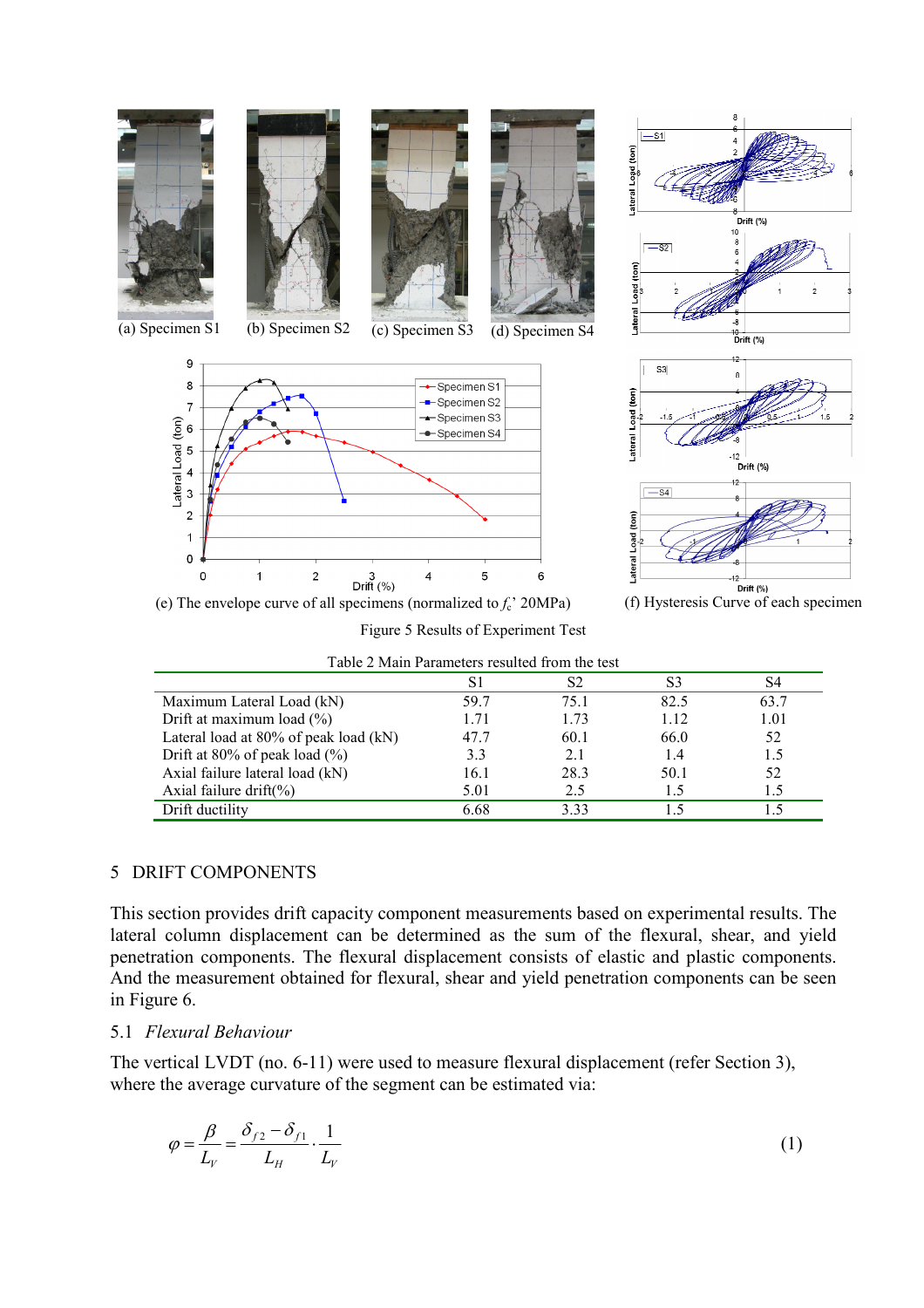where  $L_v$  = height per each segment,  $L_h$  = distance between flexural LVDTs,  $\delta_f$  = vertical LVDT measurement.

 The top lateral displacement of flexural component for each LVDT segment can be obtained using:

$$
\Delta_{fij} = \int_0^L \varphi(x) x dx = \frac{L - L_{Vi}}{L_H} \left( \delta_{f2} - \delta_{f1} \right)
$$
\n(2)

Whilst, the displacement of upper segment without a LVDT transducer can be calculated using

$$
\Delta_{fi} = \frac{\varphi L_i^2}{3} = \frac{VL_i^3}{3E_c I} \tag{3}
$$

where  $V =$  lateral load;  $L_i =$  length of segment.

#### 5.2 *Shear Behaviour*

The measured shear deformation  $\Delta_{sh}$  can be estimated from the diagonal LVDT, such that

$$
\Delta_{sh} = \frac{(\delta_{s1} - \delta_{s2})}{2} \sec \xi = \frac{(\delta_{s1} - \delta_{s2})}{2} \frac{\sqrt{L_v^2 + D^2}}{L_v}
$$
(4)

where  $\delta_s$  = diagonal LVDT measurement, *D* = cross section depth (parallel to lateral loading direction).

#### 5.3 *Yield Penetration Behaviour*

The yield penetration effect was obtained from strain gauge and LVDT measurements at the column base interface as shown in Figure 6(c) and showed good agreement. Slip displacement of tensile steel at gap opening can be estimated as follows (Sezen and Moehle,2003):

$$
\text{slip} = \frac{\left(\varepsilon_{sg1}\right)^2 E_s d_b}{8\sqrt{f_c}} = \frac{\varepsilon_{sg1} f_s d_b}{8\sqrt{f_c}}\tag{5}
$$

whilst, shortening displacement of compressive steel can be obtained via

$$
\delta_{sc} = \varepsilon_{sg} L_{column} \tag{6}
$$

where  $\varepsilon_{sg1}$  and  $\varepsilon_{sg2}$  are strain gauge reading at tensile and compressive steel respectively. Hence, neutral axis depth at column base interface can be estimated via

$$
c = (d - d') \frac{\delta_{sc}}{slip + \delta_{sc}} + d'
$$
\n<sup>(7)</sup>

Slip rotation  $\theta_{\text{slip}}$  is given by

$$
\theta_{\text{slip}} = \frac{\text{slip}}{d - c} \tag{8}
$$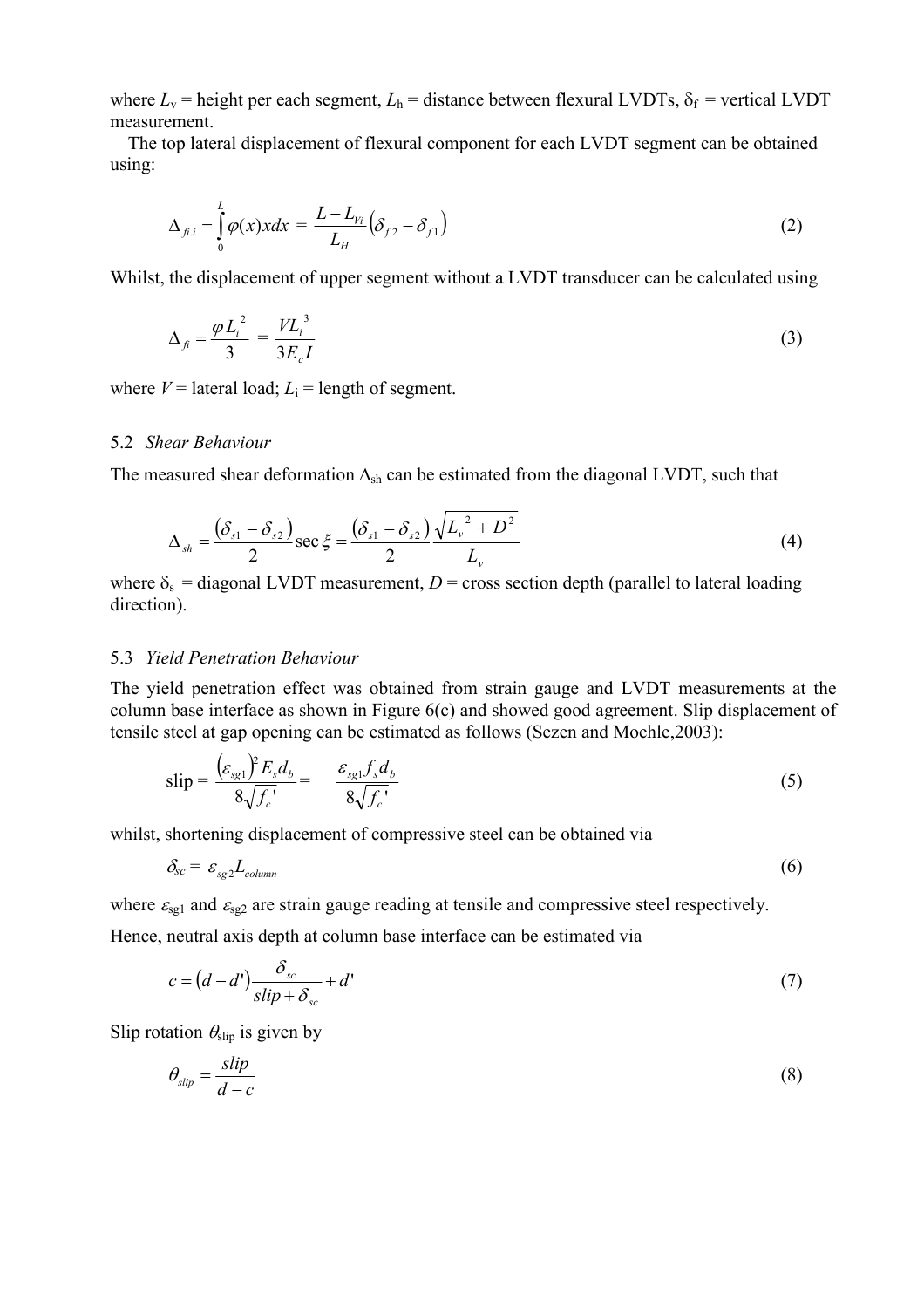

Figure 6 Measurement obtained from transducers and strain gauges: (a) flexure, (b) shear, and (c) yield penetration

As a comparison, by assuming a rocking mechanism within the first section of column, an upper bound of slip displacement can be determined from vertical LVDT measurement at the first level (no. 8 and 11) as shown in Figure 6(c). Neutral axis depth at column base interface can be estimated via:

$$
c = \frac{\delta_{f2}}{\delta_{f1} + \delta_{f2}} L_H - d_2 \tag{9}
$$

Whilst, the slip rotation of tensile steel can be obtained using:

$$
\theta_{\text{slip}} = \frac{\text{slip}}{d - c} \approx \beta = \frac{\delta_{f2} - \delta_{f1}}{L_H} \tag{10}
$$

Hence, the related slip displacement can be calculated using:

$$
\text{slip} = \beta(d + d_2) - \delta_{f2} \tag{11}
$$

The top displacement of the column can be calculated from the product of the slip rotation  $\theta_{\text{slip}}$ and the column heights assuming rigid body rotation.

$$
\Delta_{yp} = \theta_{slip} L_{column} \tag{12}
$$

#### 5.4 *Drift Capacity Assessment*

Figure 7 shows the various components of lateral drifts of column for all specimens as a function of lateral load in order to qualitatively indicate the modes of failure. The flexural displacement is presented in two parts, within and outside the predicted plastic hinge length *L*p. All specimens show dominant flexural behaviour due to the large aspect ratio of 4, but only specimen S1  $(p_v=0.56\%$  and n=0.2) has a concentrated plastic deformation within the predicted plastic hinge length area, whilst the other specimens developed a plastic hinge over a significant length up to the second stirrup. This implies that for non-ductile columns, the standard plastic hinge length predictions developed for ductile columns are inadequate.

Interestingly, specimen S4 ( $\rho_v$ =0.56% and n=0.4) experienced a similar total failure drift capacity compared with S3 ( $\rho_v$ =1.0% and n=0.4), but with different characteristics. S4 responded with a considerable flexural displacement component, whilst the shear component of S3 was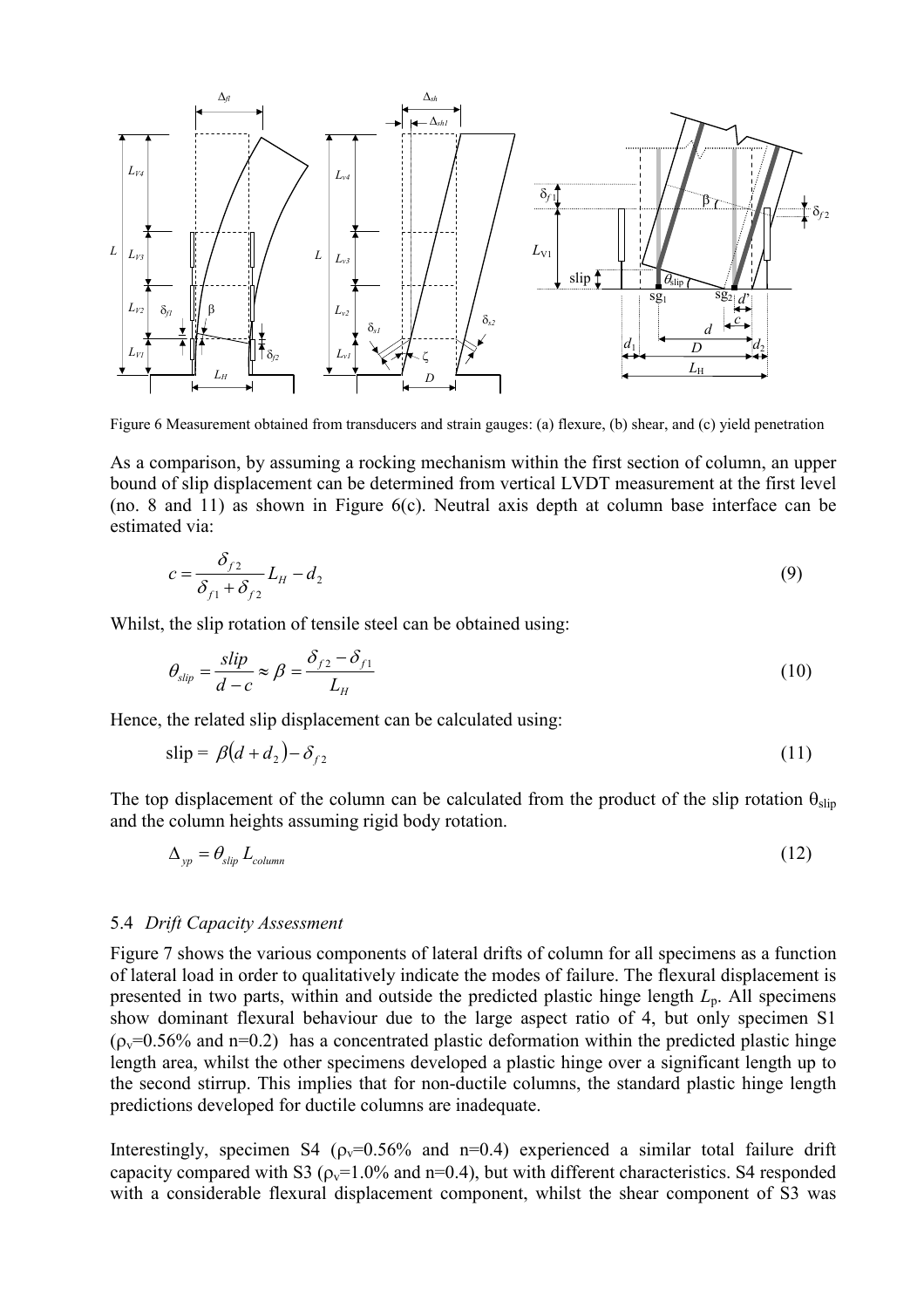larger. It seems that an increase in the longitudinal reinforcement reduces the flexural component of the total displacement regardless of the value of the total displacement itself.

Displacement due to shear is significant in specimens with higher longitudinal rebar ratio (S2) and S3) since the columns have higher moment capacities and hence higher applied shear forces. On the other hand, the smaller effect of shear deformation in specimen S1 was expected due to the smaller amount of both main rebar ratio and axial load ratio. Overall for all specimens, the increase of axial load ratio resulted in a reduction of total displacement, with a greater reduction for columns with smaller main rebar ratio (compared S1/S4 and S2/S3).

Large yield penetration drift occurred on specimens S1 and S2 due to smaller axial load ratio, with a larger effect on S1 (smaller amount of main reinforcement) compared S2. In contrast, both specimen S3 and S4 experienced only slight yield penetration drift due to the higher magnitude of axial load ratio.



Figure 7 Variation of displacements due to flexure, shear and yield penetration

#### 6 CONCLUSION

Experimental research on non-ductile columns has been undertaken by Swinburne University in collaboration with University of Melbourne and Chulalongkorn University. Four lightly confined concrete columns have been tested with variation of main rebar ratio and axial load ratio parameters. The drift components of flexure, shear and slip and their effect on overall behaviour have been presented in this paper, based on the experimental results.

#### **REFERENCES**

FEMA-273. 1997. NEHRP guideline for the seismic rehabilitation of buildings. *Federal Emergency Management Agency*. Washington DC, USA.

Ghannoum, W.M., Moehle, J.P., and Bozorgnia, Y. 2008. Analytical Collapse Study of Lightly Confined Reinforced Concrete Frames Subjected to Northridge Earthquake Ground Motions. *Journal of Earthquake Engineering*, Vol 12, pp 1105–1119.